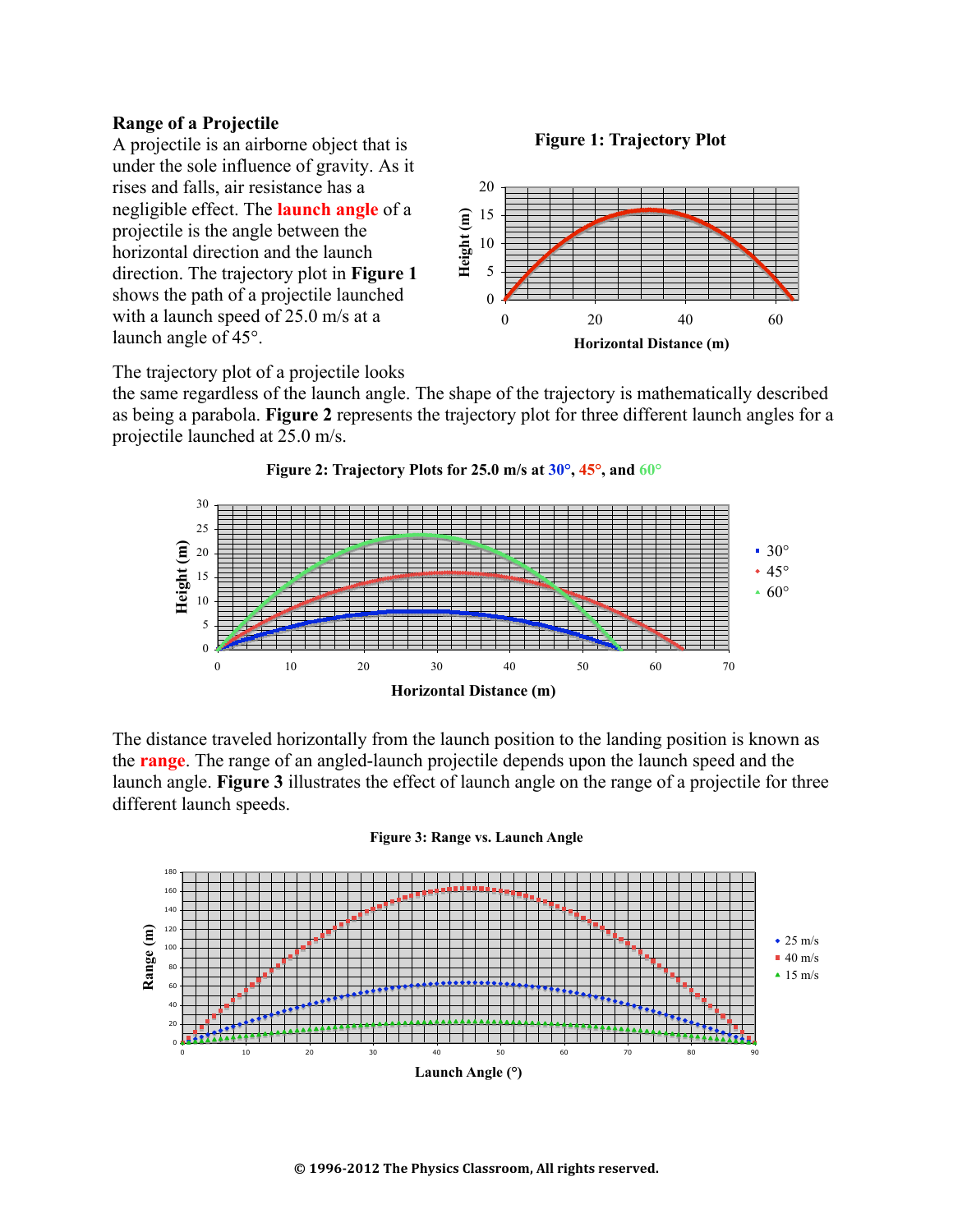$© 1996-2012$  The Physics Classroom, All rights reserved.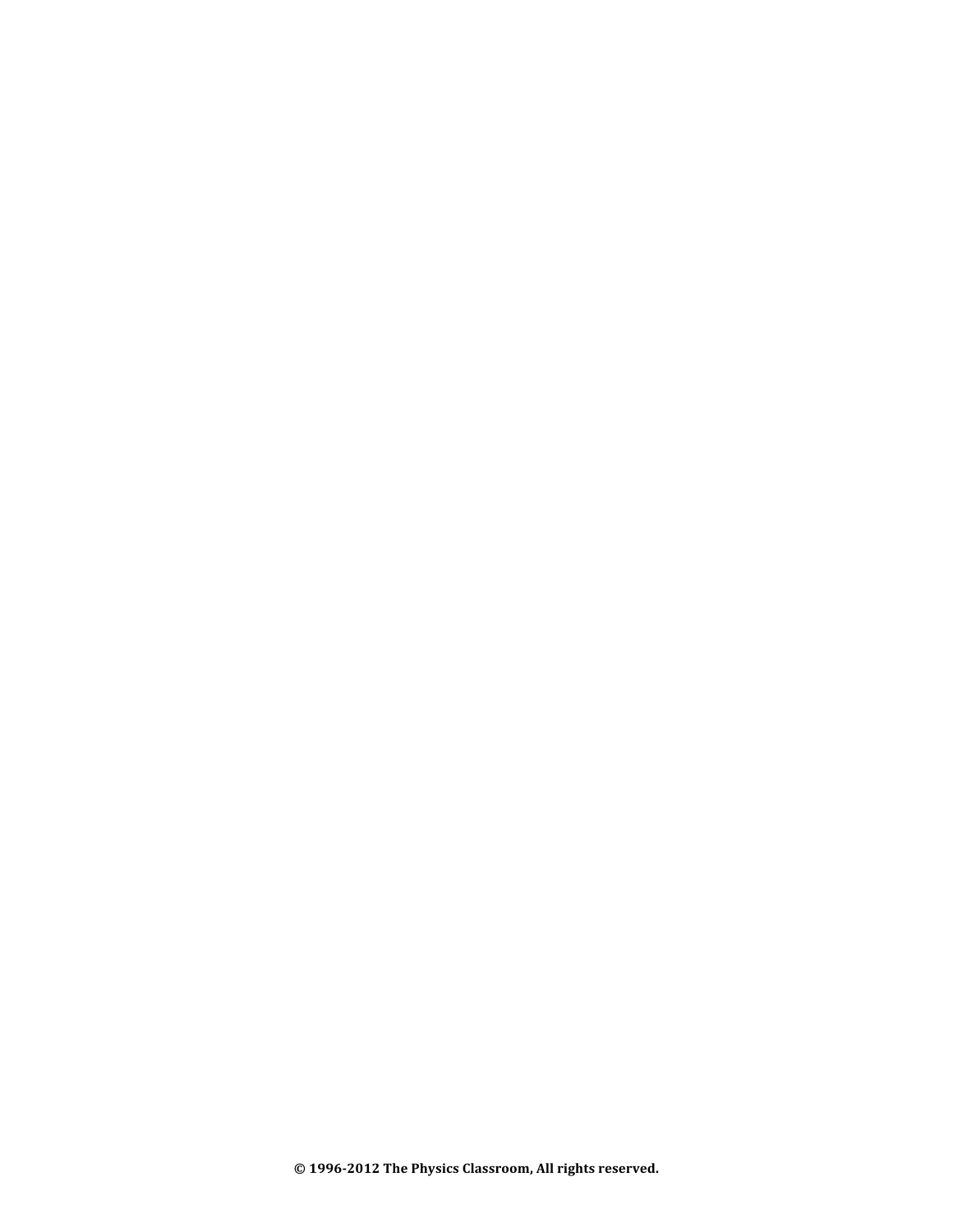## **Questions:**

- 1. Based on **Figure 1**, what is the highest height obtained by a projectile launched with a speed of 25.0 m/s at a launch angle of 45°?
	- a. Approximately 16 meters b. Approximately 32 meters
	- c. Approximately 45 meters d. Approximately 63 meters
- -
- 2. A projectile is launched with a speed of 25 m/s and a launch angle of 60°. What will be the range of the projectile?
	- a. 11 meters b. 24 meters c. 36 meters d. 55 meters
- 3. For any given launch speed, what launch angle will result in the greatest range for a projectile?
	- a. 40 degrees b. 45 degrees c. 60 degrees d. 90 degrees
	- e. It depends on the actual launch speed that is used.
- 4. For a launch speed of 25 m/s, what launch angle will result in the same range as a projectile launched at an angle of 30°?
	- a. 0 degrees b. 25 degrees
	- c. 45 degrees d. 60 degrees
	- e. Nonsense! Every angle will result in the same range as long as the launch speed is 25 m/s.
- 5. What effect does increasing launch angle have upon the range of a projectile?
	- a. Increasing the launch angle always increases the range.
	- b. Increasing the launch angle always decreases the range.
	- c. Increasing the launch angle has no predictable effect upon the range.

d. For angles less than 45°: increasing the launch angle increases the range; the opposite is true for angles over 45°.

- 6. Which of the following projectiles will travel the highest?
	- a. A projectile launched with a speed of 25 m/s and a launch angle of 30°.
	- b. A projectile launched with a speed of 25 m/s and a launch angle of 45°.
	- c. A projectile launched with a speed of 25 m/s and a launch angle of 60°.
	- d. Nonsense! Each of these projectiles will travel to the same height.